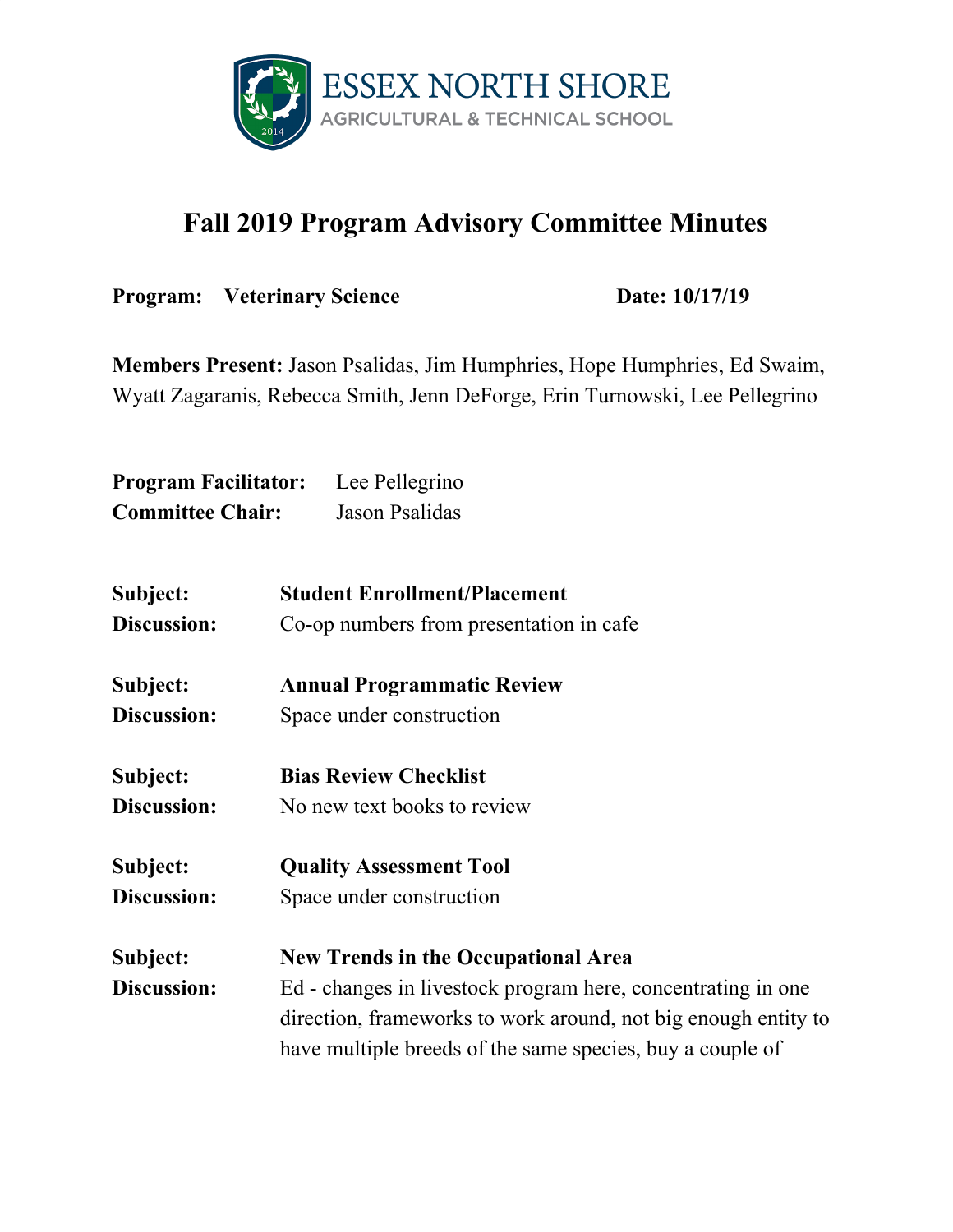

purebred registered Herefords, breed using AI, and continue progress and how to select proper genetics, not enough people in this area that know how to shear sheep, hair breeds more popular in this area, pay attention to market and breeding timing, seems all over the board, raise animals that have economic value Some of the change over of animals to line up more to state frameworks Jason - lacking skill is clean up (working clean)

Jenn - when used to working that way, help students learn how to do Lee - class mentality instead of individual, work on with chores framework in

Animal Nursing

Jason - hard to keep up with new medications, more probiotics, large and small animals

Ed - change in trend with antibiotics, work on keeping animal healthy instead of treating disease

Lee and Becky can increase curriculum with probiotics and those health trends Hope - client communications, making phone calls, talking with strangers Jenn - confirmation calls with clients in clinics, returned voicemail messages, back desk area for those types of calls, front lobby desk will be loud, hard to do when learning

Jason - this generation different, clients want emails, students text more than call Lee - can spend more time on professional technology communication Erin - Angell will be paper free, use computers to take a patient history, digital x-rays and lab results

Hope - employer doesn't know what students are capable of, list of competencies Lee - portfolios done sooner, beginning of junior year, revamping portfolio protocols for whole school